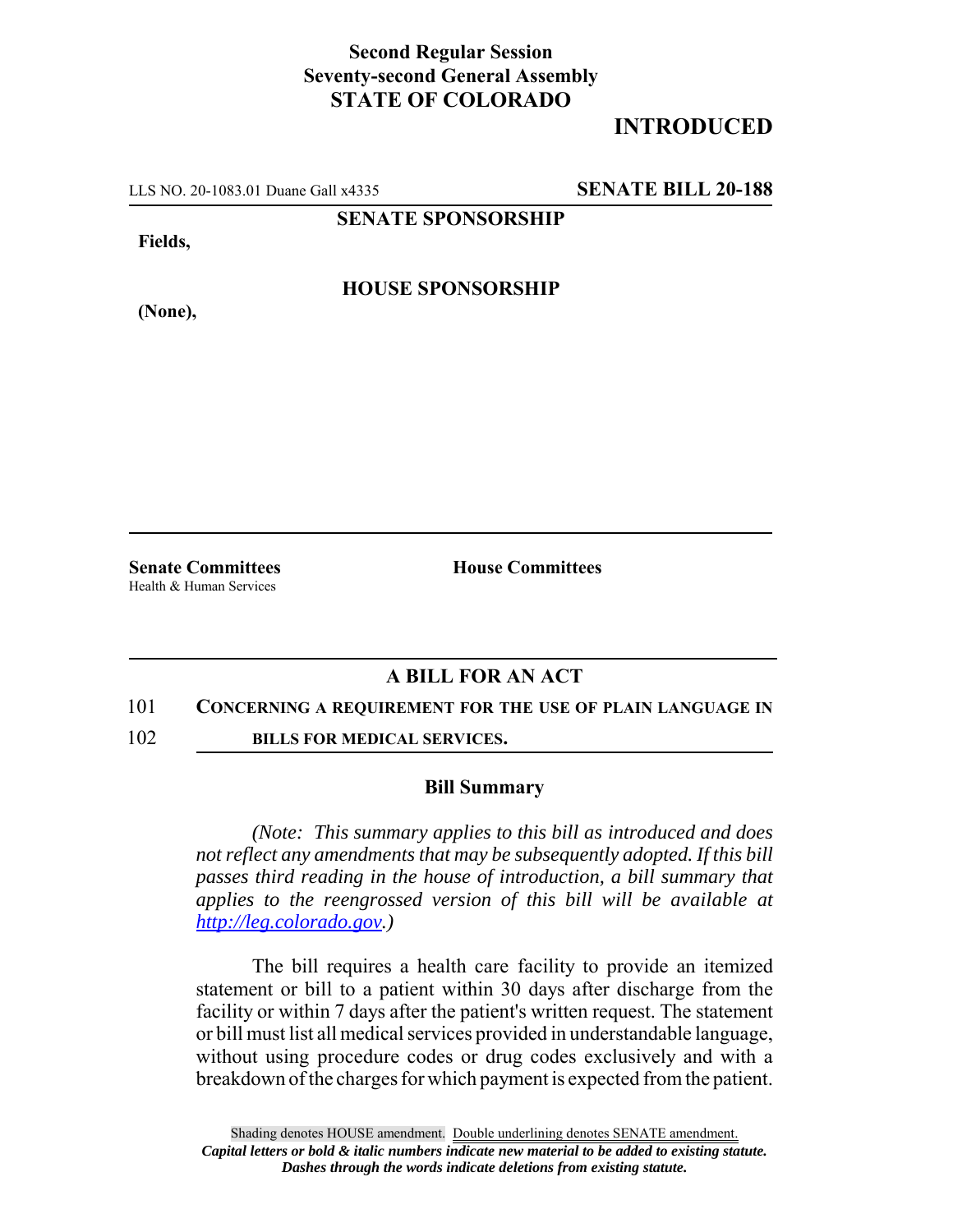*Be it enacted by the General Assembly of the State of Colorado:* **SECTION 1.** In Colorado Revised Statutes, 25-3-121, **amend** (4) as follows: **25-3-121. Health care facilities - emergency and nonemergency services - required disclosures - rules - definitions.** (4) For the purposes of AS USED IN this section and section SECTIONS 25-3-121.5 AND 25-3-122: (a) "Carrier" has the same meaning as defined in section 10-16-102 (8). (b) "Covered person" has the same meaning as defined in section 10-16-102 (15). (c) "Emergency services" has the same meaning as defined in section 10-16-704 (5.5)(e)(II). (d) "Geographic area" has the same meaning as defined in section 15 10-16-704 (3)(d)(VI)(A). (e) "Health benefit plan" has the same meaning as defined in section 10-16-102 (32). (f) "HEALTH CARE FACILITY" OR "FACILITY" MEANS ANY FACILITY 19 SUBJECT TO LICENSURE UNDER SECTION 25-3-101. (g) "HEALTH CARE PROVIDER" OR "PROVIDER" MEANS ANY PERSON WHO: (I) IS SUBJECT TO LICENSURE, REGISTRATION, OR CERTIFICATION UNDER ARTICLES 200 TO 310 OF TITLE 12; AND (II) PROVIDES PROFESSIONAL SERVICES IN, OR UNDER CONTRACT WITH, A HEALTH CARE FACILITY.  $(f)$  (h) "Medicare reimbursement rate" has the same meaning as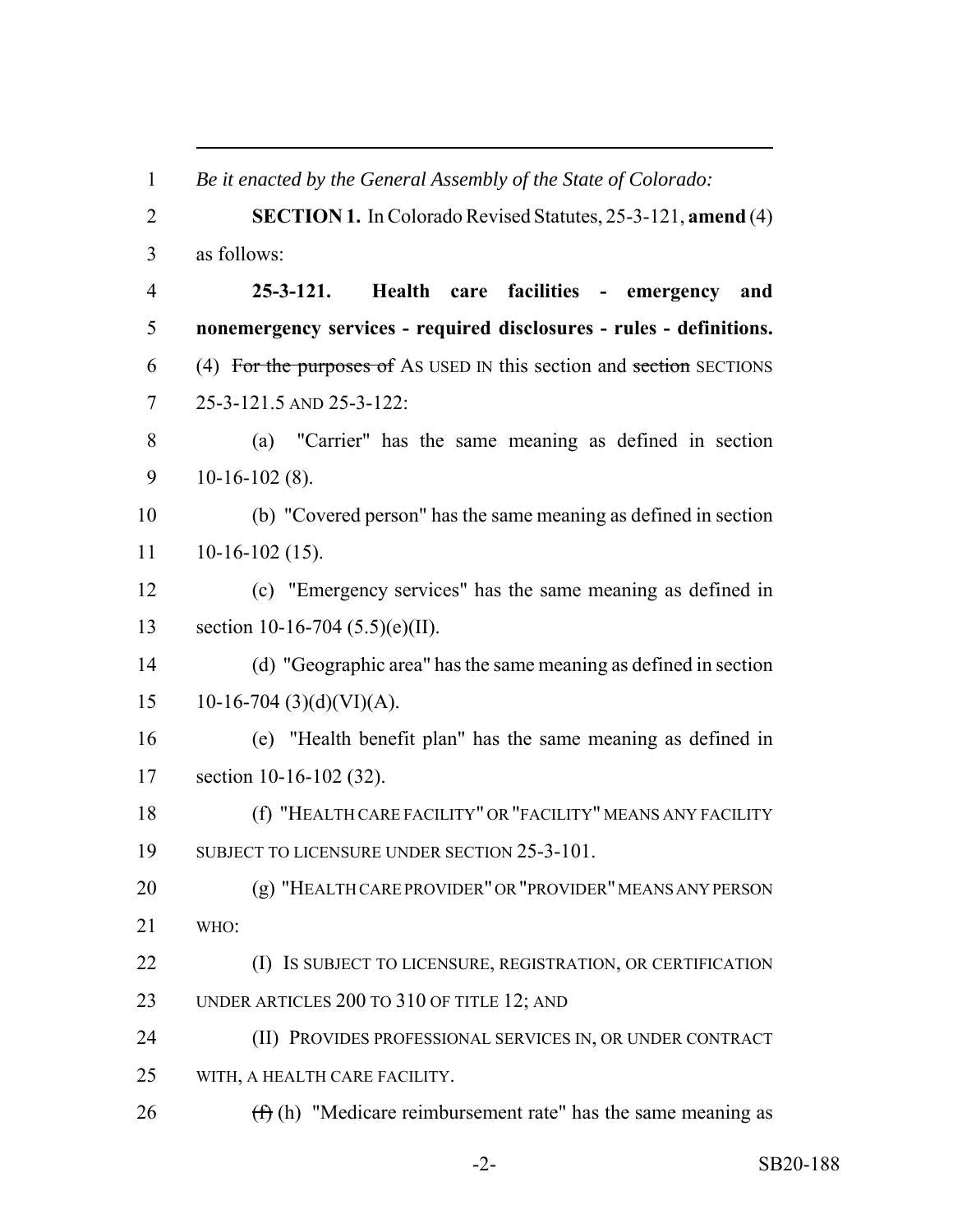1 defined in section 10-16-704  $(3)(d)(VI)(B)$ .

2  $(g)(i)$  "Out-of-network facility" means a health care facility that is not a participating provider, as defined in section 10-16-102 (46).

 **SECTION 2.** In Colorado Revised Statutes, **add** 25-3-121.5 as follows:

 **25-3-121.5. Health care facilities - plain-language billing statements - rules.** (1) (a) ON AND AFTER JANUARY 1, 2021, HEALTH CARE FACILITIES SHALL, WITHIN THIRTY DAYS AFTER A PATIENT'S DISCHARGE OR RELEASE OR WITHIN SEVEN DAYS AFTER RECEIVING A WRITTEN REQUEST, PROVIDE TO THE PATIENT OR TO THE PATIENT'S SURVIVOR OR LEGAL GUARDIAN, AS APPROPRIATE, A CONSOLIDATED, 12 ITEMIZED STATEMENT OR BILL DETAILING, IN PLAIN LANGUAGE THAT IS COMPREHENSIBLE TO AN ORDINARY LAYPERSON, THE SPECIFIC NATURE OF THE CHARGES OR EXPENSES FOR THE HEALTH CARE SERVICES AND GOODS THE PATIENT RECEIVED AT THE FACILITY. THE DESCRIPTION OF BILLED CHARGES MAY INCLUDE TECHNICAL TERMS TO DESCRIBE THE HEALTH CARE SERVICES IF THE TECHNICAL TERMS ARE DEFINED USING LIMITED MEDICAL NOMENCLATURE AS PERMITTED UNDER THE RULES ADOPTED PURSUANT TO SUBSECTION (3) OF THIS SECTION.

20 (b) THE ITEMIZED STATEMENT OR BILL REQUIRED BY THIS SECTION MUST:

 (I) NOT DESCRIBE A BILLED CHARGE USING ONLY A MEDICAL BILLING CODE OR A GENERAL TERM SUCH AS "MISCELLANEOUS CHARGES", "SUPPLY CHARGES", OR "OTHER CHARGES";

 (II) LIST THE SPECIFIC SERVICES RECEIVED AND EXPENSES INCURRED BY DATE AND PROVIDER, ENUMERATING IN DETAIL THE CONSTITUENT COMPONENTS OF THE SERVICES RECEIVED WITHIN EACH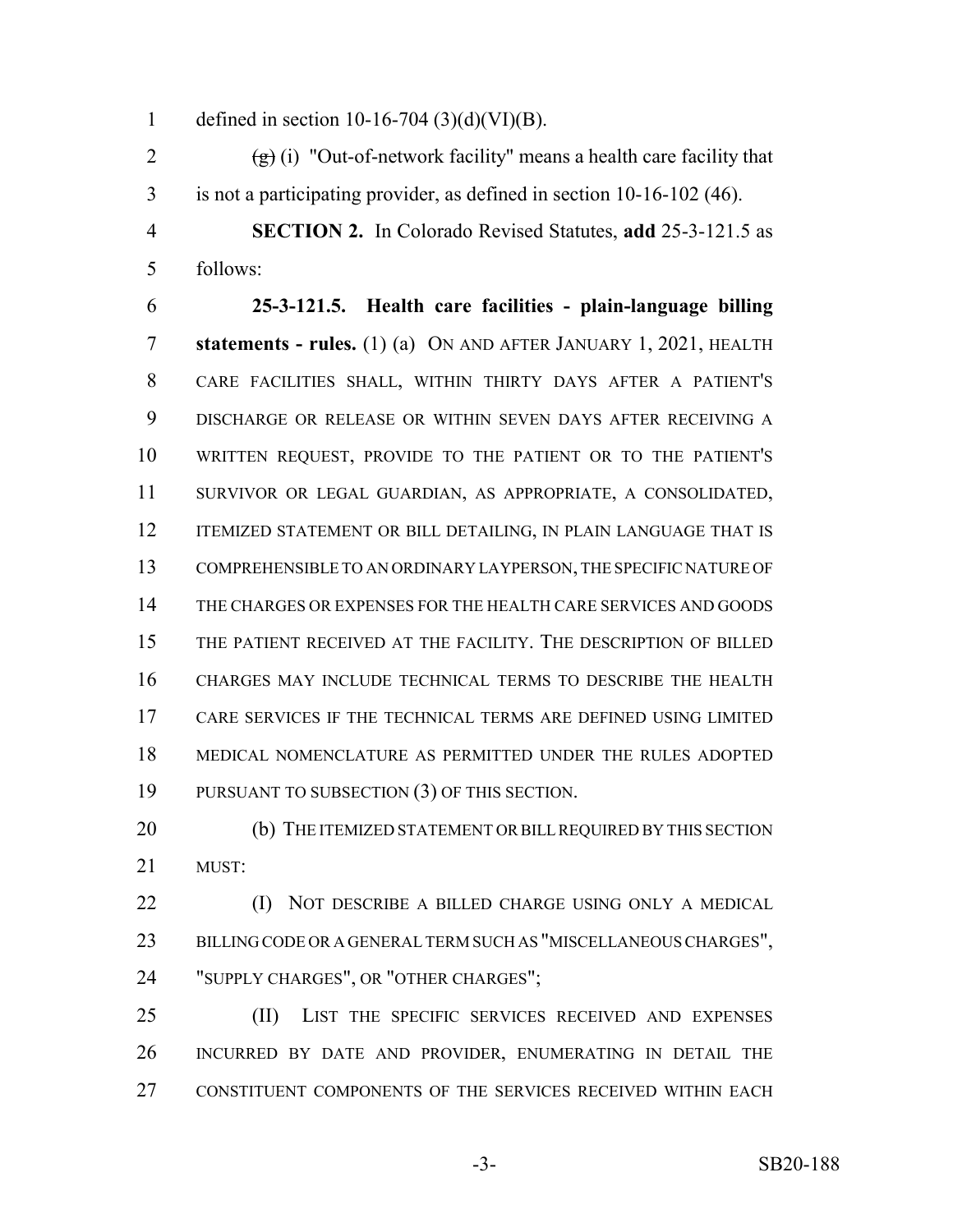DEPARTMENT OF THE FACILITY AND INCLUDING UNIT PRICE DATA ON RATES CHARGED BY THE FACILITY;

 (III) IDENTIFY EACH ITEM AS PAID, ASSIGNED TO A THIRD-PARTY PAYER, OR CHARGEABLE DIRECTLY TO THE PATIENT, INCLUDING THE AMOUNT DUE AND THE DUE DATE FOR ANY AMOUNT EXPECTED FROM THE PATIENT;

 (IV) NOT REFER TO DRUG CODE NUMBERS WITHOUT ALSO USING THE APPROPRIATE BRAND NAME OR GENERIC NAME FOR EACH DRUG;

 (V) INCLUDE THE SERVICES PROVIDED BY HOSPITAL-BASED PHYSICIANS AND OTHER HEALTH CARE PROVIDERS WHO MAY NOT BILL SEPARATELY;

 (VI) SPECIFICALLY IDENTIFY PHYSICAL, REHABILITATIVE, OCCUPATIONAL, OR SPEECH THERAPY TREATMENT BY DATE, TYPE, AND LENGTH OF TREATMENT; AND

 (VII) CONSPICUOUSLY DISPLAY THE TELEPHONE NUMBER OF THE FACILITY'S PATIENT LIAISON RESPONSIBLE FOR EXPEDITING THE RESOLUTION OF ANY BILLING DISPUTE BETWEEN THE PATIENT, OR THE PATIENT'S SURVIVOR OR LEGAL GUARDIAN, IN ACCORDANCE WITH SUBSECTION (2) OF THIS SECTION.

**(c) AFTER DELIVERY OF THE INITIAL STATEMENT OR BILL, ANY**  SUBSEQUENT STATEMENT OR BILL PROVIDED TO A PATIENT OR TO THE PATIENT'S SURVIVOR OR LEGAL GUARDIAN, AS APPROPRIATE, RELATING TO THE SAME EPISODE OF CARE MUST INCLUDE ALL OF THE INFORMATION REQUIRED BY SUBSECTION (1)(b) OF THIS SECTION, WITH ANY REVISIONS CLEARLY DELINEATED.

26 (d) A HEALTH CARE FACILITY SHALL:

(I) NOT BILL OR OTHERWISE CHARGE A PATIENT FOR PREPARATION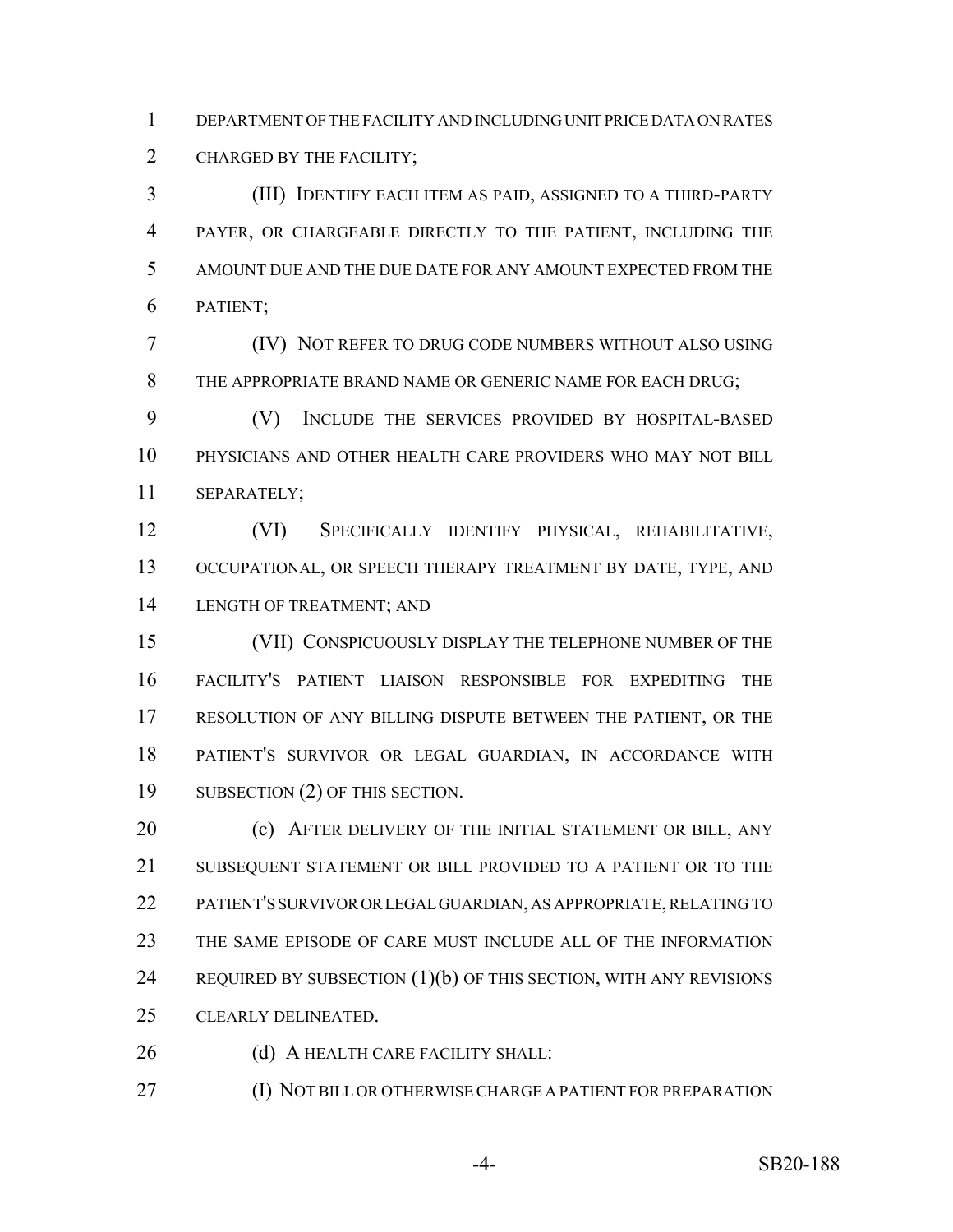OF AN ITEMIZED STATEMENT OR BILL REQUIRED BY THIS SECTION; AND

 (II) TRANSMIT THE ITEMIZED STATEMENT OR BILL BY SECURE E-MAIL, VIA A SECURE ONLINE PORTAL, OR, UPON REQUEST, BY MAIL.

 (2) EACH HEALTH CARE FACILITY SHALL ESTABLISH POLICIES AND PROCEDURES FOR REVIEWING AND RESPONDING TO QUESTIONS FROM A PATIENT CONCERNING THE PATIENT'S CONSOLIDATED ITEMIZED STATEMENT OR BILL. THE RESPONSE MUST BE PROVIDED NO MORE THAN SEVEN BUSINESS DAYS AFTER THE DATE A QUESTION IS RECEIVED.

 (3) THE STATE BOARD OF HEALTH, IN CONSULTATION WITH THE COMMISSIONER OF INSURANCE AND THE DIRECTOR OF THE DIVISION OF PROFESSIONS AND OCCUPATIONS IN THE DEPARTMENT OF REGULATORY AGENCIES, SHALL ADOPT RULES THAT SPECIFY THE REQUIREMENTS FOR HEALTH CARE FACILITIES TO DEVELOP AND PROVIDE PLAIN-LANGUAGE BILLING STATEMENTS IN ACCORDANCE WITH THIS SECTION. THE STATE BOARD OF HEALTH SHALL ENSURE THAT THE RULES ARE CONSISTENT WITH SECTIONS 10-16-704 (12) AND 12-30-112 AND RULES ADOPTED BY THE 17 COMMISSIONER PURSUANT TO SECTION 10-16-704 (12)(b) AND BY THE DIRECTOR OF THE DIVISION OF PROFESSIONS AND OCCUPATIONS PURSUANT TO SECTION 12-30-112 (3)(e). THE RULES MUST SPECIFY, AT A MINIMUM, 20 THE FOLLOWING:

 (a) THE CONTENTS OF THE STATEMENTS, INCLUDING THE PATIENT'S RIGHTS AND PAYMENT OBLIGATIONS PURSUANT TO THE PATIENT'S HEALTH 23 BENEFIT PLAN;

 (b) DISCLOSURE REQUIREMENTS SPECIFIC TO HEALTH CARE FACILITIES, INCLUDING THE TERMS USED TO DIFFERENTIATE IN-NETWORK 26 AND OUT-OF-NETWORK SERVICES AND HEALTH CARE PROVIDERS; AND (c) REQUIREMENTS TO ENSURE THAT CARRIERS, HEALTH CARE